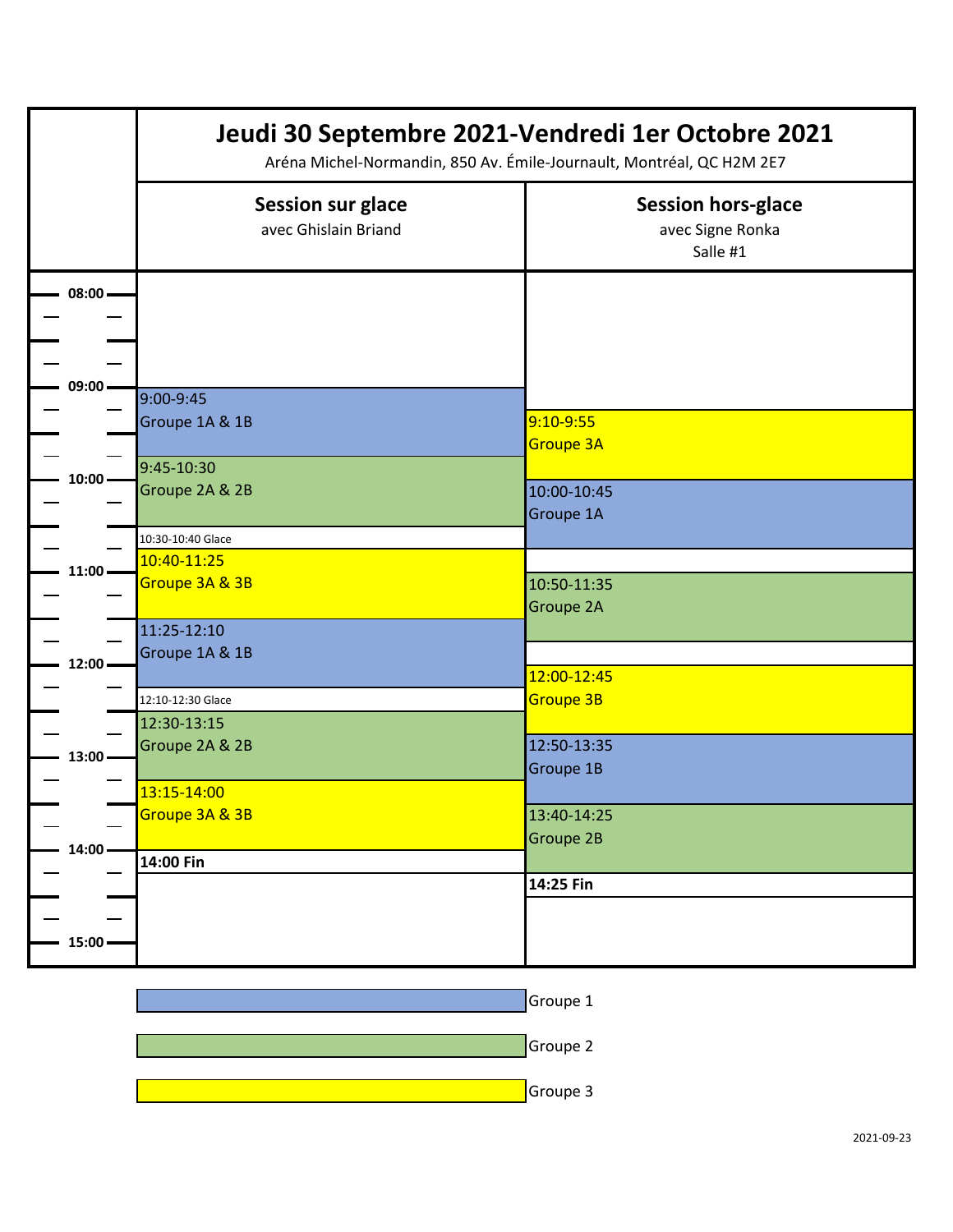## **Liste des groupes- Équipe C**

Vendredi 1 Octobre 2021

| Prénom          | <b>Nom</b>           | <b>Groupe</b> |
|-----------------|----------------------|---------------|
| Kelly-Anne      | Allard               | 3B            |
| Emma            | Araish               | 2B            |
| Adam            | Aswad                | 3A            |
| Rose            | <b>Belisle</b>       | 3B            |
| Angelika        | <b>Bo</b>            | 2A            |
| Maélie          | <b>Boulet</b>        | 2A            |
| Élyse           | Charron              | 1B            |
| Sarah-Jade      | Cyr                  | 2B            |
| Éloyse          | D'Amours             | 1A            |
| Amy             | Dallaire             | 1A            |
| Malorie         | Desmarais            | 3A            |
| Julia           | Di Menna             | 1B            |
| Eve             | Dubeau               | 3A            |
| Sophie          | Dupré                | 1A            |
| Lily-Rose       | Fortin               | 1A            |
| Mia             | Fortin               | 1A            |
| Maélie          | Gilbert              | 1A            |
| Charlotte       | Giraldeau            | 2A            |
| Julianne        | Hébert               | 1B            |
| Téa             | Hébert               | 1B            |
| Raphaëlle-Marie | Hebia                | 2B            |
| Anabel          | <b>Ippersiel Roy</b> | 3B            |
| Oscar           | Jarry                | 3A            |
| Alexane         | Jean                 | 2A            |
| Ariane          | Jobin                | 1A            |
| Charlie         | Lemay                | 3A            |
| Charlotte       | Martens              | 3A            |
| Julianne        | Matteau              | 2B            |
| Arina           | Maximciuc            | 3A            |
| Frédérique      | Nadeau               | 2B            |
| Rafaëlle        | Nadeau               | $1B$          |
| Emma            | Pellerin             | 2B            |
| Alexanne        | Pelletier            | 1A            |
| Mégane-Rose     | Pelletier            | 3A            |
| Ophélie         | Poirier              | 2B            |
| Gemma           | Richard              | 1B            |
| Romane          | Robert               | $1B$          |
| Noémie          | Rolland              | 3B            |
| Loukas Alexis   | Roussel              | 2B            |
| Alice           | Roy                  | $3B$          |
| Maélia          | Ruel                 | 3B            |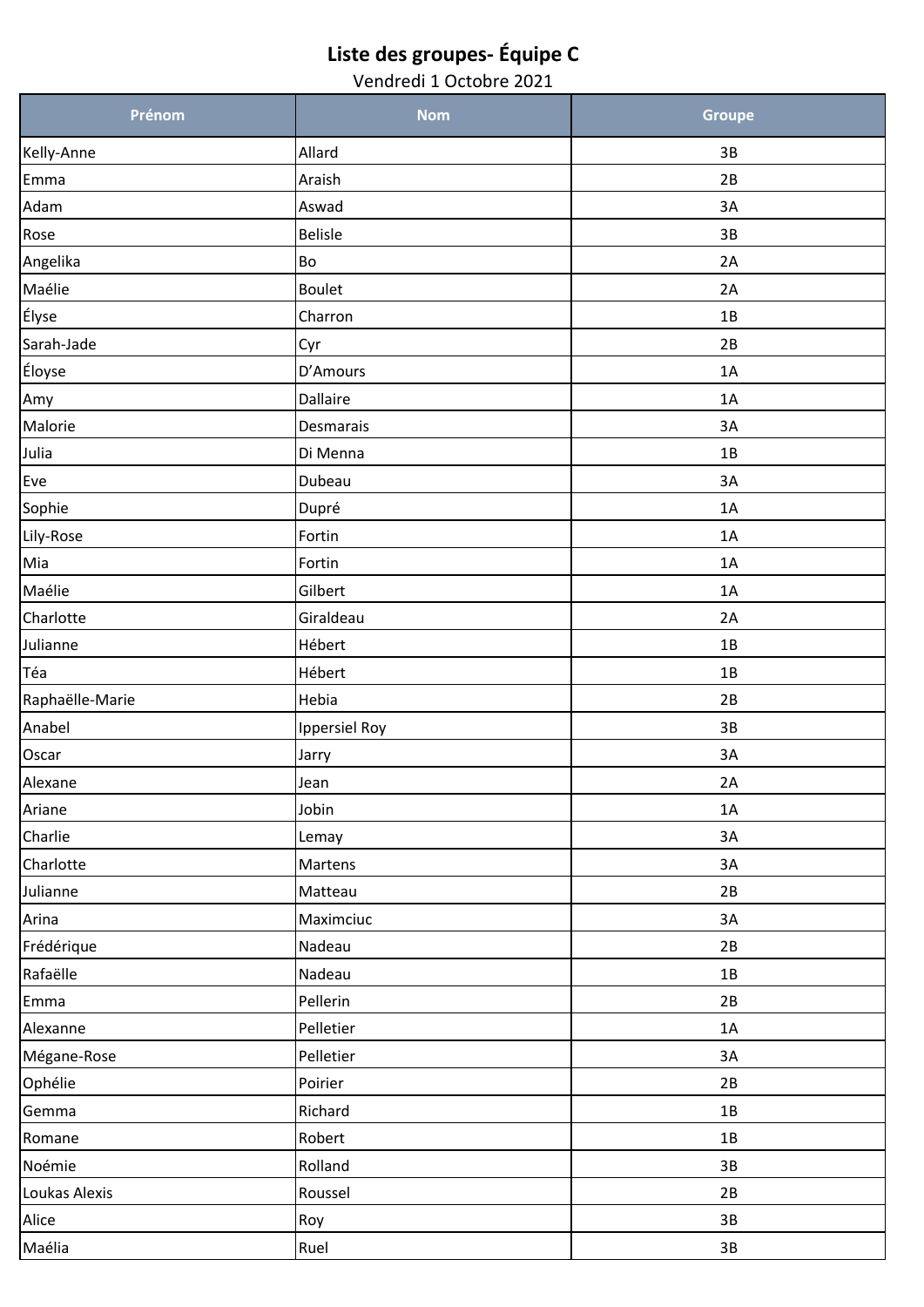| Romane    | Séguin    | 3B |
|-----------|-----------|----|
| Eva       | Sicurella | 2Α |
| Marie     | Tanguay   | 3B |
| Annabelle | Theroux   | 2Α |
| Méghane   | Turcotte  | 2Α |